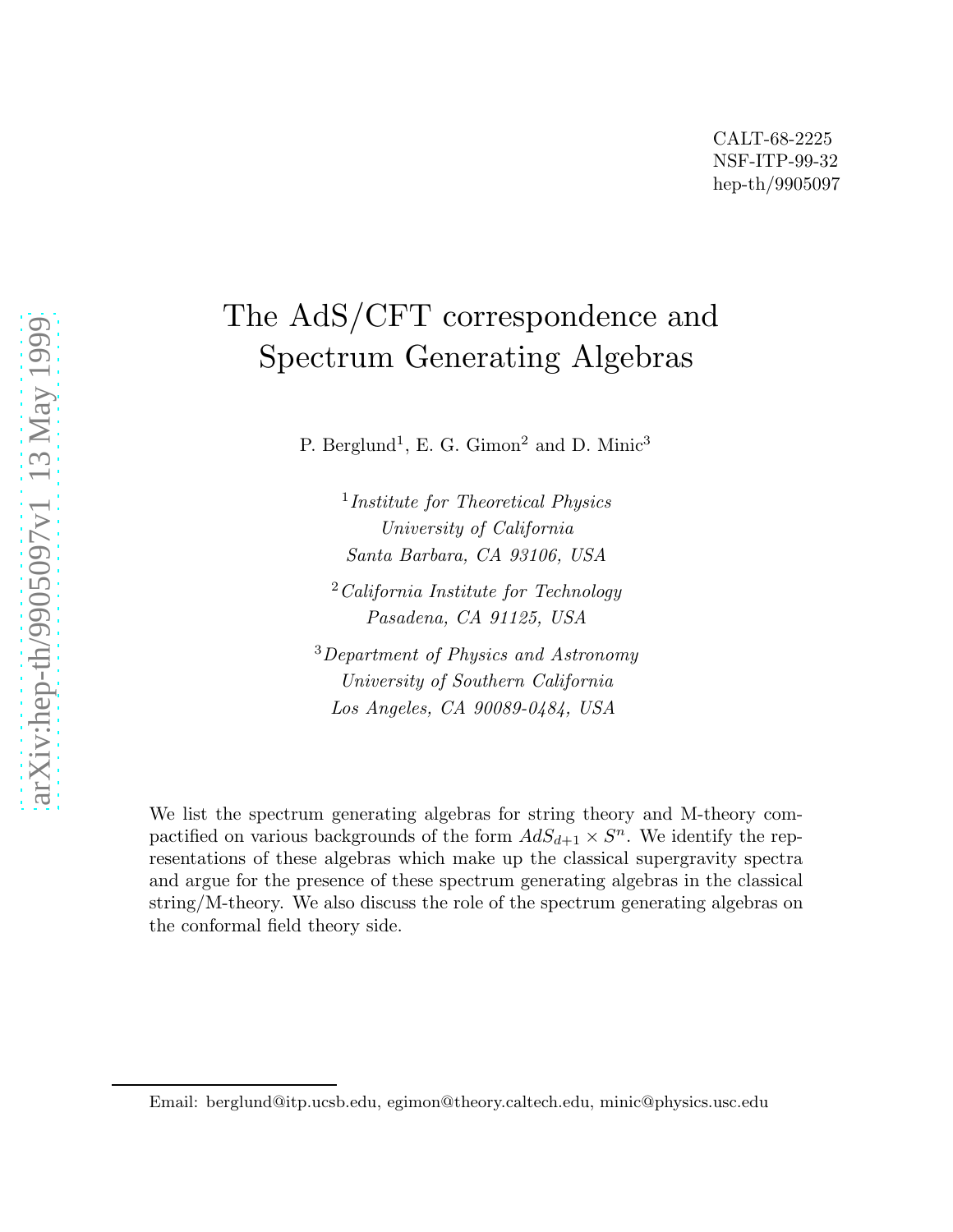### 1. Introduction

There exists convincing evidence[[1,2](#page-15-0)] for a duality between string theory or M-theory on  $AdS_{d+1} \times S^n$  with N units of n-form flux through  $S^n$  and a d-dimensional  $SU(N)$ superconformal field theory on the boundary of  $AdS_{d+1}$ . This conjecture exists both in a weak form and in a strong form. In the weak form the space  $AdS_{d+1} \times S^n$ , with size proportional to  $N$ , is taken to be quite large. In this limit supergravity dominates and captures all the physics of the dual large N superconformal field theory. In the strong form of the conjecture, string theory or M-theory effects need to be taken into account to properly describe the finite  $N$  superconformal field theory. Available evidence for the AdS/CFT conjecture focuses mainly on the weak form[[1,2](#page-15-0)], although some progress has been made towards understanding the full stringy spectrum[[3\]](#page-15-0).

In order to understand string theory (M-theory is more problematic) on  $AdS_{d+1} \times S^n$ , the classical string action needs to be quantized in this background. This procedure should produce the discrete spectrum of string states and their masses along with rules for calculating their interactions. In this paper, we use an alternative approach to provide information on the string spectrum. We consider the eleven, ten and six-dimensional supergravity limits of M/string theory, as well as massive ten-dimensional stringy fields expanded in Kaluza-Klein (KK) modes on  $S<sup>n</sup>$ . Even though identifying the proper independent string degrees of freedom using this method is extremely difficult, we argue that one important qualitative feature of the Kaluza-Klein reduction survives, namely the presence of a so-called spectrum generating algebra [\[4](#page-15-0),[5,6](#page-15-0)].

A spectrum generating algebra (SGA) typically does not commute with the Hamiltonian and is non-linearly realized at the level of the action, but it describes the entire spectrum of a particular physical system [\[4](#page-15-0)]. SGAs have been very successfully used in nuclear, atomic and molecular physics, not only in the study of spectra but also in the computation of various transition amplitudes (for more details on this subject, consult[[4\]](#page-15-0)).

In Kaluza-Klein reductions SGAs usually appear because the towers of harmonics used in these reductions can be fit into unitary irreducible representations (UIR) of the conformal groups of the corresponding compactified spaces (spheres, products of spheres, or any Einstein spaces which have a natural action of the conformal group) [\[5](#page-15-0)], [\[6](#page-15-0)], [\[7](#page-15-0)]. Since the eigenvalues of harmonics are related to the masses of the corresponding Kaluza-Klein states, the algebra of the conformal group does not commute with the Hamiltonian. For the case of compactifications on  $S<sup>n</sup>$  the corresponding conformal group  $SO(n + 1, 1)$ acts as a spectrum generating algebra [\[5](#page-15-0),[6\]](#page-15-0).

The conformal generators of the SGA are not isometries of the compactification manifold. Rather, the operation of rescaling of the manifold corresponds to the "scanning" of the spectrum of the associated operator (Dirac, Laplace, etc.) on the manifold in question. In particular the spherical harmonics on  $S<sup>n</sup>$  provide a natural UIR of the conformal group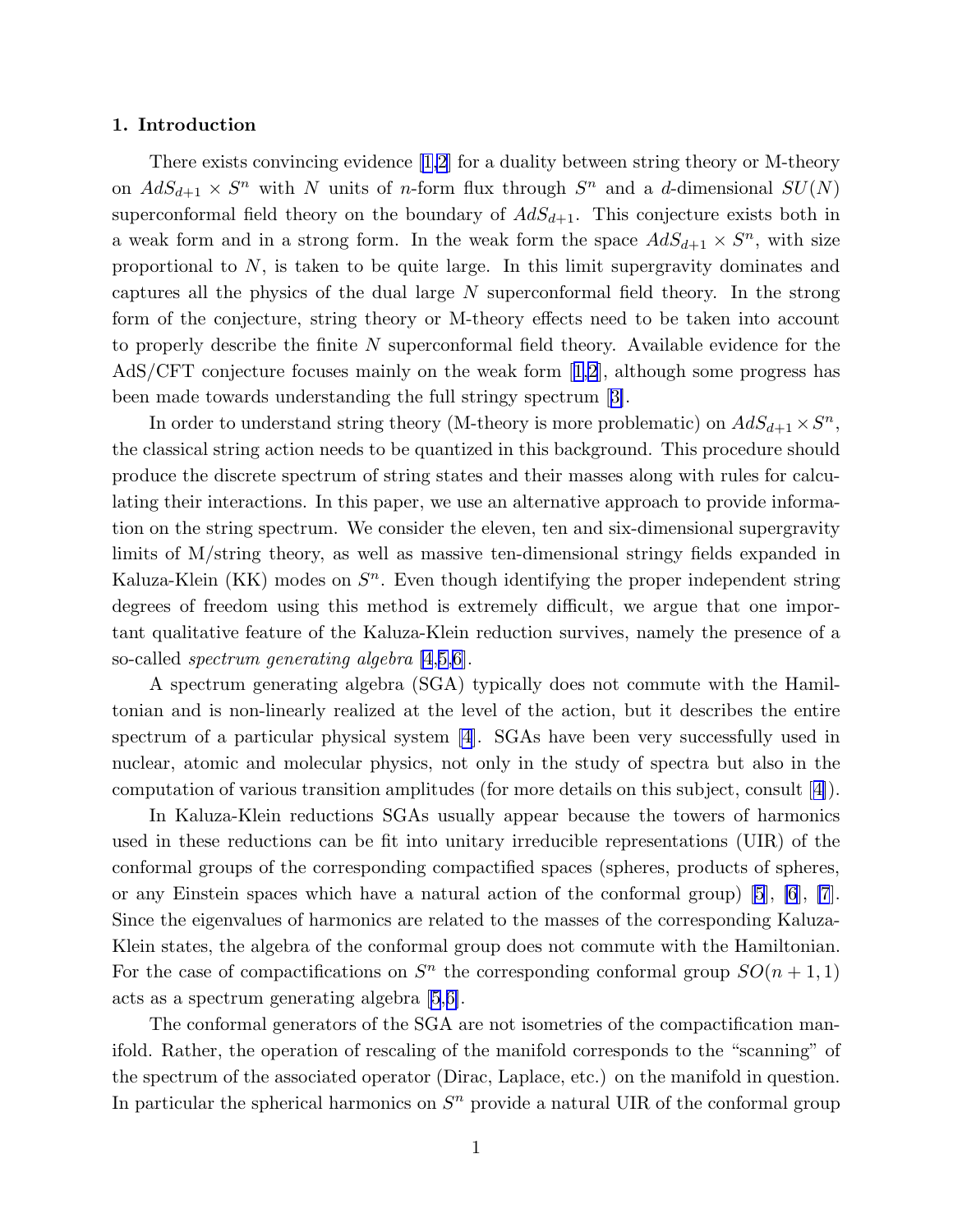of  $S^{n-1}$ , which generates the spectrum of KK modes, see section 2. We will explicitly demonstrate this construction for supergravity fields. To do this, we extend the results known in the supergravity literature [\[6](#page-15-0)] by demonstrating how the corresponding spectra fit into UIRs of the relevant conformal group for some of the maximally symmetric examples of the AdS/CFT correspondence: IIB string theory on  $AdS_5 \times S^5$  [[9](#page-15-0)], M-theory on  $AdS_4 \times S^7$  [[10\]](#page-15-0) and  $AdS_7 \times S^4$  [\[11](#page-15-0)], and IIA or IIB string theory on  $AdS_3 \times S^3 \times X^4$ [\[12](#page-15-0)](see section 3 and Tables 1.-4.). Our results can be also extended to the case of IIA or IIB string theory on  $AdS_2 \times S^2 \times X^6$  [[13\]](#page-15-0).<sup>2</sup>

In view of the AdS/CFT correspondence we consider the map between the action of an SGA on the supergravity spectrum and the corresponding action of what we call an operator generating algebra (OGA) on the chiral primaries on the CFT side. Demonstrating the presence of SGAs in the supergravity spectrum allows us to argue for and better understand the extension of the SGAs to the full string/M-theory. More explicitly, we discuss the KK towers of the level one massive string states of the flat ten-dimensional (IIA or IIB) string on  $S^5$ , and show how they provide UIRs of the corresponding SGA. We expect that the action of the OGA generalizes to include operators in the CFT dual to stringy fields. In particular we discuss how the relevant OGA could act on the so-called Konishi supermultiplet [\[14](#page-15-0),[15\]](#page-15-0) which is expected to correspond to massive string states of IIB string theory on  $S^5$ , see section 4. Finally, in section 5, we discuss the relevance of SGA in the case of the recent proposal on the finite  $N$  case and quantum deformed isometries [\[16](#page-15-0)].

### 2. Review of representation theory of  $SO(n+1,1)$

Let us consider a generic supergravity theory compactified on  $AdS_m \times S^n$ . All supergravity fields can be expanded into harmonic functions on  $S<sup>n</sup>$  (this is just the physical statement of the Peter-Weyl theorem [\[8](#page-15-0)]). It can be shown that these harmonic functions provide a UIR of the conformal group on  $S<sup>n</sup>$ , which is  $SO(n + 1, 1)$ . This can be seen as follows[[8,6\]](#page-15-0): Let  $S^n$  denote a unit sphere  $\sum x^i x^i = 1$  and let  $g \in SO(n + 1, 1)$ 

$$
g = \begin{pmatrix} a_j^i & b^i \\ c_j & d \end{pmatrix} \tag{2.1}
$$

The action of  $g \in SO(n+1,1)$  on  $S<sup>n</sup>$  is given by

$$
(gx)^{i} = (a_j^{i}x^{j} + b^{i})(c_kx^{k} + d)^{-1}
$$
\n(2.2)

<sup>&</sup>lt;sup>1</sup>This follows from an extension of the Peter-Weyl theorem, [[8\]](#page-15-0), vol.2, chapter 9.

<sup>&</sup>lt;sup>2</sup> We can as well consider heterotic/M-theory/F-theory compactifications on Calabi-Yau manifolds to six and four dimensions as our starting point.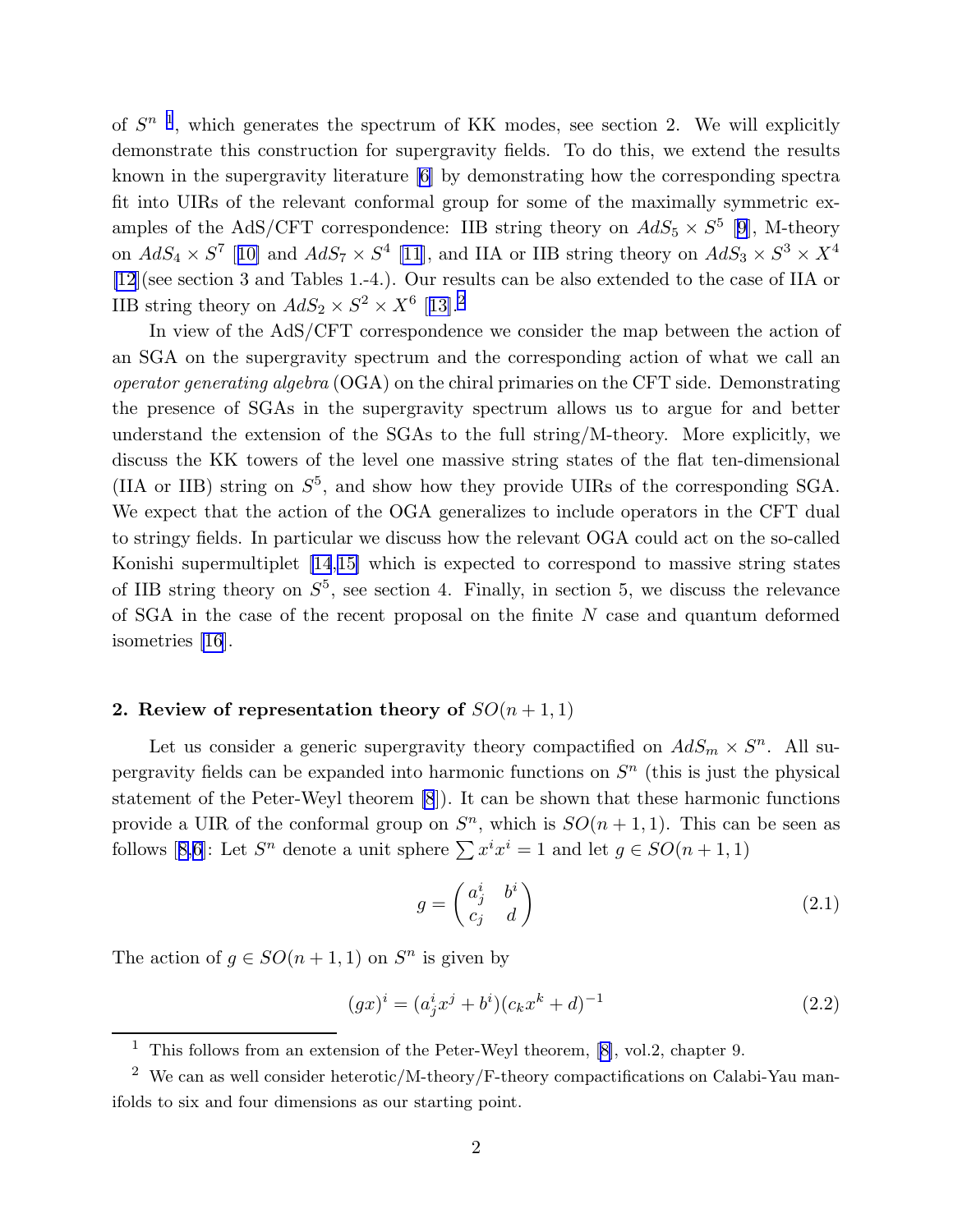and the action of  $g^{-1} \in SO(n + 1, 1)$  on complex functions  $f : S^n \to \mathbb{C}$  by

$$
((g^{-1})f)(x^{i}) = (c_{k}x^{k} + d)^{\sigma} f((gx)^{i})
$$
\n(2.3)

where  $\sigma \in \mathbb{C}$  is called the weight. Furthermore, let  $L^2(S^n)$  be the Hilbert space of square integrable complex functions over  $S<sup>n</sup>$  with the natural inner product

$$
(f_1, f_2) \equiv \int_{S^n} \bar{f}_1(x) f_2(x) \sqrt{G} d^n x \tag{2.4}
$$

where  $\sqrt{G}d^n x$  is the  $SO(n+1,1)$  invariant measure on  $S^n$ . Then it is easy to show that this inner product is preserved under the action of  $g^{-1} \in SO(n + 1, 1)$  on  $f_1$ ,  $f_2$  defined above, provided that the weight  $\sigma = -n/2 + i\rho$ , where  $\rho$  is an arbitrary real number. Thus the space of harmonic functions over  $S<sup>n</sup>$  provides a unitary irreducible representation of  $SO(n+1,1)$  [\[8](#page-15-0)].

Since KK modes of supergravity fields on  $S<sup>n</sup>$  are expected to fit into UIRs of the  $SO(n + 1, 1)$  SGA, we obviously need to use the representation theory of non-compact  $SO(n + 1, 1)$  groups to understand the physical spectrum of KK modes. Their exists a construction for the UIRs of the group  $SO(n+1,1)$  [\[17](#page-16-0)] completely analogous to the one for UIRs of its maximal compact subgroup  $SO(n+1)$ . In the case of  $SO(n+1)$  a unitary irreducible representation is determined by a set of numbers  $m_{ij}$ ,  $(1 \leq i < j \leq n+1)$ , all of which are integer or half-integer simultaneously (there are important differences between  $n+1 = 2p$  and  $n+1 = 2p+1$ . A vector in the representation space is denoted by  $|m_{ij}\rangle$ , where  $m_{ij}$  provide a complete set of highest weight labels (named Gel'fand-Zetlin (GZ) labels) which uniquely determine an irreducible representation. The labels  $m_{ij}$  obey the following conditions

$$
-m_{2k+1,1} \le m_{2k,1} \le m_{2k+1,1} \le \dots \le m_{2k+1,k-1} \le m_{2k,k} \le m_{2k+1,k}
$$
  
\n
$$
|m_{2k,1}| \le m_{2k-1,1} \le m_{2k,2} \le \dots \le m_{2k,k-1} \le m_{2k-1,k-1} \le m_{2k,k},
$$
\n(2.5)

where  $k = 1, ..., p - 1$  if  $n + 1 \in 2\mathbb{Z}$  and  $k = 1, ..., p$  if  $n + 1 \in 2\mathbb{Z} + 1$ .

Based on this result it can be shown [\[17](#page-16-0)] that the UIRs of  $SO(n+1, 1)$  (with important differences between  $n + 1 = 2p$  and  $n + 1 = 2p + 1$  are described by a set of  $SO(n + 1)$ GZ labels  $m_{ij}$ , satisfying certain inequalities, along with a weight  $\sigma = -n/2 + i\rho$ . One important property of the UIRs of  $SO(n+1, 1)$  is that irreducible representation of  $SO(n+1, 1)$ 1) occur within with multiplicity one or not at all[[17\]](#page-16-0).

For example, in the case of  $SO(2p, 1)$  their exist UIRs with  $SO(2p)$  content described by the following requirement on the GZ labels

$$
|m_{2p,1}| \le m_{2p+1,1} \le \ldots \le m_{2p+1,p-1} \le m_{2p,p} \tag{2.6}
$$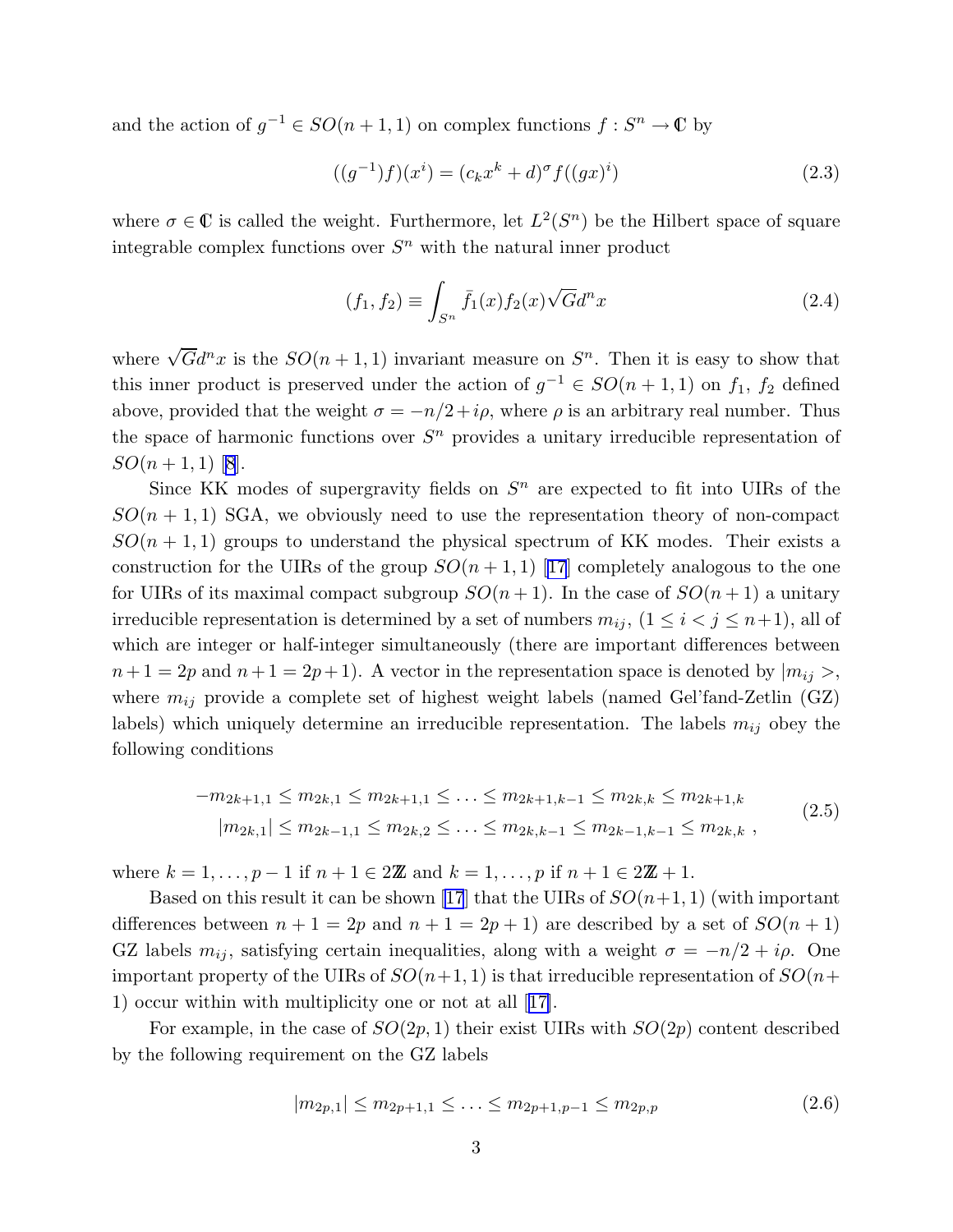<span id="page-4-0"></span>where  $m_{2p+1,j} = 0, 1/2, 1, \ldots$  for  $1 \leq j \leq p-1$  and the weight  $\sigma = -p + i\rho$ , with  $\rho > 0$ . These UIRs are labelled  $D(m_{2p+1,1} \ldots m_{2p+1,p-1}, i\rho)$ . The complete list of UIRs of $SO(n+1,1)$  in this notation is given in [[17\]](#page-16-0). We follow this notation and the results of[[17\]](#page-16-0) in the main body of the paper. Note that in the GZ-notation these representations typically consist of a finite number of infinite towers.

GZ labels form a particularly convenient basis for understanding the harmonic analysis on Kaluza-Klein (KK) supergravity [\[18](#page-16-0),[19\]](#page-16-0) on any coset space  $G/H$  [\[5](#page-15-0)]. In particular, the well known  $AdS_m \times S^n$  backgrounds of KK supergravity can be understood as coset spaces, upon the Euclideanization of the relevant  $AdS_m$  spaces -  $AdS_m \rightarrow S^m$ . Then the spectrum of KK supergravity on  $AdS_m \times S^n$  can be obtained from the harmonic analysison  $G/H = SO(m+1)/SO(m) \times SO(n+1)/SO(n)$ . In this analysis [[5\]](#page-15-0), one fixes the H representations which describe the content of all supergravity fields, and then one expands these fields in terms of only those representations of G which contain the fixed H representations. The GZ, or highest weight labels, provide a natural basis for the implementation of this procedure [\[10](#page-15-0)].

More precisely, let the GZ labels of a fixed  $H$  representation be denoted by  $(\alpha_1, \alpha_2, \ldots, \alpha_r) (\beta_1, \beta_2, \ldots, \beta_{q-1}),$  where

$$
\alpha_1 \ge \alpha_2 \ge \ldots \ge |\alpha_r|; \quad \beta_1 \ge \beta_2 \ge \ldots \ge \beta_{q-1} \tag{2.7}
$$

and analogously, denote the GZ labels of a G representation by  $(\gamma_1, \gamma_2, \ldots, \gamma_r)(\delta_1, \delta_2, \ldots, \delta_q)$ , where  $3$ 

$$
\gamma_1 \geq \gamma_2 \geq \ldots \geq \gamma_r; \quad \delta_1 \geq \delta_2 \geq \ldots \geq |\delta_q| \ . \tag{2.8}
$$

Then according to a theorem by Gel'fand and Zetlin  $[8]$  (vol. 3), the above H representation is contained in the decomposition of the above G representation provided

$$
\gamma_1 \ge \alpha_1 \ge \gamma_2 \ge \ldots \ge \gamma_r \ge |\alpha_r|
$$
  
\n
$$
\delta_1 \ge \beta_1 \ge \delta_2 \ge \ldots \ge \beta_{q-1} \ge |\delta_q|.
$$
\n(2.9)

This theorem combined with the representation theory of  $SO(n + 1, 1)$  can be used to easily read off the corresponding UIRs of the relevant  $SO(n + 1, 1)$  spectrum generating algebra, given the field content of a particular supergravity theory <sup>4</sup>.

<sup>&</sup>lt;sup>3</sup> Here, for illustrational purposes, we have assumed that  $m + 1 \in 2\mathbb{Z} + 1$  such that the rank does not change between  $SO(m+1)$  and  $SO(m)$ . Similarly, we take  $n+1 \in 2\mathbb{Z}$ . This also shows how the bound on the  $\alpha_i, \ldots, \delta_i$  are different depending on the parity of  $m + 1$   $(n + 1)$ .

 $4$  For the reader's convenience we also give the relation between the Dynkin basis (commonly used in the supergravity literature) and the GZ basis. For the case of  $SO(2p)$  denote the GZ basis by a set of integers  $(l_1, l_2, \ldots l_p)$ ; then, the Dynkin labels are give by a set of integers  $(a_1, a_2, \ldots, a_p)$ such that  $a_1 = l_1 - l_2, \ldots, a_{p-1} = l_{p-1} - l_p, a_p = l_{p-1} + l_p$ . Similarly, for the case of  $SO(2p + 1)$ , one has  $a_1 = l_1 - l_2, \ldots, a_{p-1} = l_{p-1} - l_p, a_p = 2l_p.$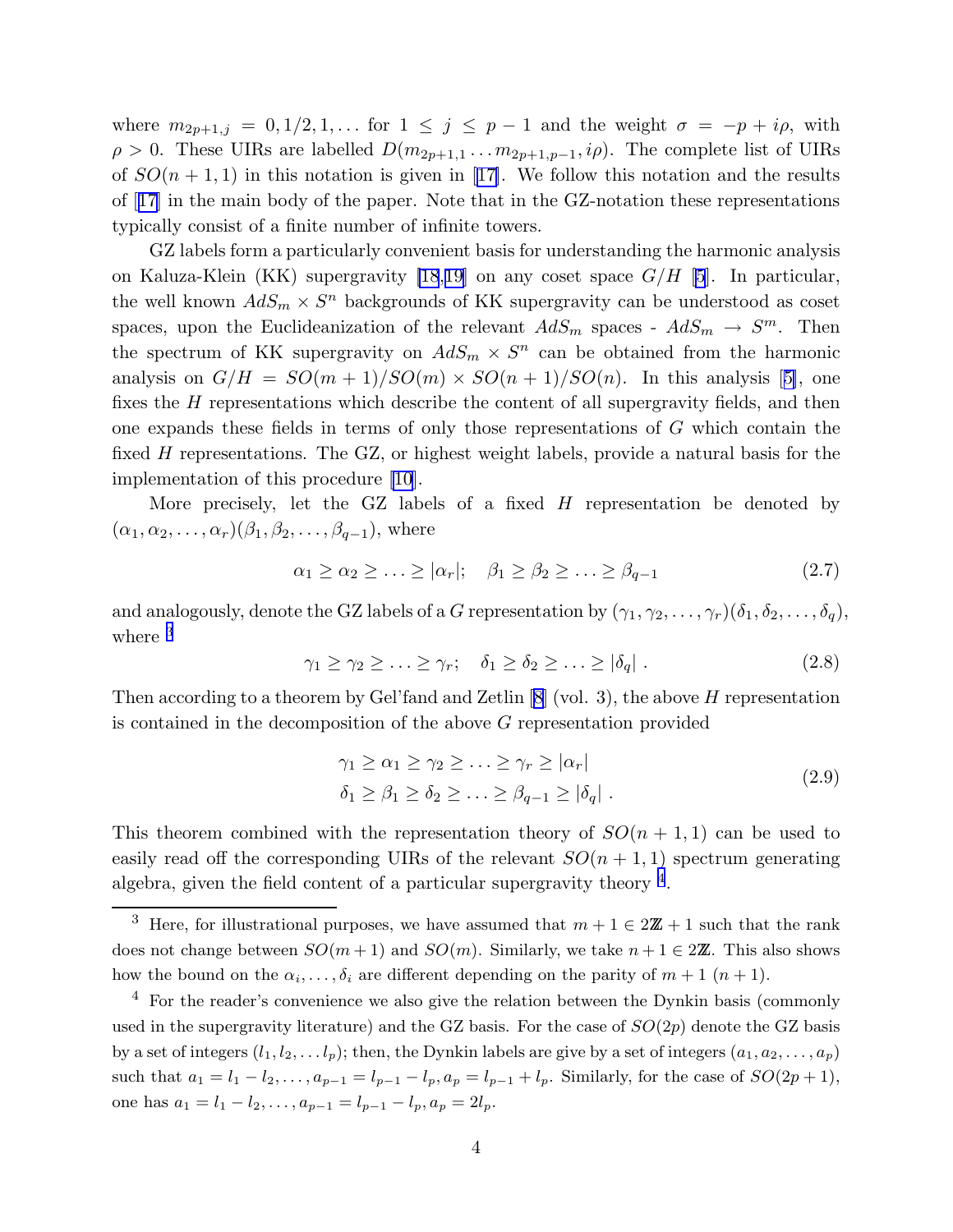## 3. Type IIB supergravity on  $AdS_5 \times S^5$

Given these technical tools, we now turn to actual physical applications. We consider the case of IIB supergravity on  $AdS_5 \times S^5$ , since for this case the actual boundary CFT of the proposed duality is precisely defined; it is  $\mathcal{N} = 4$   $SU(N)$  super Yang-Mills theory (SYM) in four-dimensions. Although we discuss in detail other supergravity  $AdS_{d+1}\times S^n$ examples (see Tables 2. - 4.), we study the  $AdS_5 \times S^5$  case (Table 1.) when we discuss the action of the SGA on the full string theory.

The bosonic sector of the ten-dimensional IIB supergravity consists of the following representations of the little group  $SO(8)$ :

$$
1_{\mathbb{C}} + 28_{\mathbb{C}} + 35_{v} + 35_{c}
$$
 (3.1)

(the dilaton and the axion, RR and NS 2-forms, the graviton, and the self-dual RR 4-form). The fermionic sector (spin  $1/2$  and spin  $3/2$  fields) is given by

$$
\mathbf{8}_{\mathbb{C},s} + \mathbf{56}_{\mathbb{C},s} \tag{3.2}
$$

To understand the reduction of this spectrum on  $AdS_5 \times S^5$ , we first look at how the  $SO(8)$ little group representations break up into representations of  $SO(5) \times SO(3)$  on the tangent bundle of  $AdS_5 \times S^5$ . In particular, we want to discuss the appearance of physical modes (i.e., those modes that appear as poles in the  $AdS_5$  bulk propagators) and illustrate the general procedure by considering only the bosonic fields <sup>5</sup>.

On the tangent bundle of  $AdS_5 \times S^5$  the ten-dimensional little group  $SO(8)$  splits into  $SO(5) \times SO(3)$ . We start our discussion by decomposing the  $SO(8)$  representations for the graviton,  $h_{ab}$ , and the self-dual four form,  $a_{abcd}$ , in terms of  $SO(5) \times SO(3)$ <sup>6</sup>. We get

$$
h_{ab}: \quad {\bf 35_v} \rightarrow {\bf 1_1} + {\bf 1_5} + {\bf 5_3} + {\bf 14_1},
$$

and

$$
a_{abcd}: \quad {\bf 35_c} \rightarrow {\bf 5_1} + {\bf 10_3},
$$

respectively. We are interested in those representations of  $SO(6) \times SO(3)$  which contain the above representations of  $h_{ab}$  and  $a_{abcd}$ , since  $SO(6)$  is the isometry group of  $S^5$ . It is convenient to list these representations in terms of their highest weight labels under SO(6). The resulting  $SO(6)$  labels, with their  $SO(3)$  dimensions, are

> $(l, 0, 0)_1$ ,  $(l, 0, 0)_5$ ,  $(l, 0, 0)_3$ ,  $(l, 1, 0)_3$  $(l, 0, 0)_1$ ,  $(l, 1, 0)_1$ ,  $(l, 2, 0)_1$

 $\frac{5}{5}$  We thank J. de Boer for very useful discussions on this topic.

 $6\,$  We use latin indices for ten-dimensional fields, greek indices from the beginning of the alphabet for  $S^n$  and greek indices from the middle of the alphabet for  $AdS_{d+1}$ .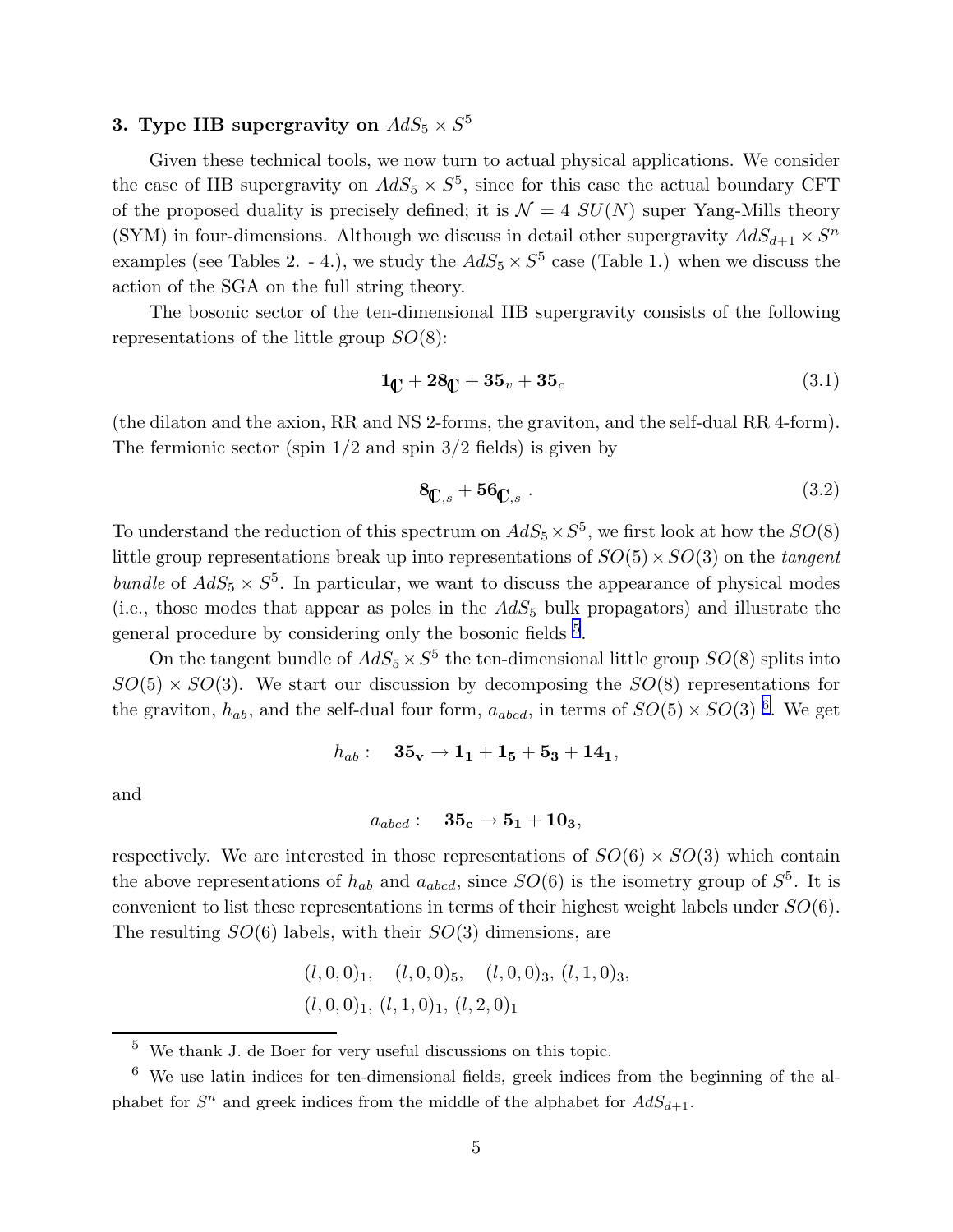<span id="page-6-0"></span>for the graviton and

$$
(l, 0, 0)1, (l, 1, 0)1, (l, 1, 0)3, (l, 1, ±1)3
$$

for the self-dual four form, respectively. In order to understand which modes appear as physical from the point of view of the bulk  $AdS_5$  space we need to consider the action of the  $AdS_5$  little group  $SO(4)$  on the above representations of  $SO(6) \times SO(3)$ . These are uniquely lifted to representations of  $SO(6) \times SO(4)$ , from which we directly read off the physical modes propagating in the bulk  $AdS_5$  space. We get

$$
h_{\mu\nu}: (l, 0, 0)_{(3,3)}
$$
  
\n
$$
h_{\alpha\mu}: (l, 1, 0)_{(2,2)}
$$
  
\n
$$
h_{\alpha\beta}: (l, 2, 0)_{(1,1)}
$$
  
\n
$$
h_{\alpha}^{\alpha}: (l, 0, 0)_{(1,1)}
$$
  
\n
$$
a_{\alpha\beta\mu\nu}: (l, 1, 1)_{(3,1)} + (l, 1, -1)_{(1,3)}
$$
  
\n
$$
a_{\alpha\beta\gamma\mu}: (l, 1, 0)_{(2,2)}
$$
  
\n
$$
a_{\alpha\beta\gamma\delta}: (l, 0, 0)_{(1,1)}
$$
  
\n(3.3)

E.g., the  $(3,3)$  of  $SO(4)$  is given in terms of  $1+3+5$  of  $SO(3)$  and so on. Note also that there will be a mixing between modes with the same quantum numbers, such as  $h^{\alpha}_{\alpha}$  and  $a_{\alpha\beta\gamma\delta}$ . In the Tables 1.-4. we suppress this mixing and list the modes as above.

By comparing to[[9\]](#page-15-0) we see that group theory indeed accounts for all the physical modes. One can also easily extend this analysis to the fermionic part of the spectrum.

The KK towers of physical modes cannot in general be fit alone into UIRs of the conformal group of  $S^5$  -  $SO(6,1)$ . In order to get full UIRs of  $SO(6,1)$  we also need to consider gauge modes (modes that do not appear as poles in the  $AdS_5$  bulk propagators). The most convenient procedure for the identification of KK towers of both physical and gauge modes, and the corresponding UIRs of  $SO(6,1)$ , is to look at the Euclidean  $AdS_5 \times$  $S^5$  space as a coset space -  $G/H \equiv SO(6)/SO(5) \times SO(6)/SO(5)$ . We list the various KK modes in terms of  $SO(5) \times SO(5)$  highest weight labels, and then determine which  $SO(6) \times SO(6)$  representations contain these fixed  $SO(5) \times SO(5)$  representations using the theorem of Gel'fand and Zetlin reviewed in section 2. Here it is important that we started with the full ten-dimensional tangent space  $SO(10)$  and not just the little group  $SO(8)$  as we would otherwise not see the gauge modes. From the  $SO(6)$  highest weight, GZ labels, we directly read off the corresponding UIRs of  $SO(6,1)$ . These UIRs must occur; the theorem above[[8\]](#page-15-0) implies that a complete set of orthonormal harmonic functions on  $S^5$  forms a UIR of the conformal group of  $S^5$ , that is  $SO(6,1)$ .

To make our procedure described clearer, we choose as an example the fields which come from the reduction of the ten-dimensional graviton. We write the  $SO(5)$  representations of these fields in terms of GZ labels; they are the  $(0,0)_{GZ}$ ,  $(1,0)_{GZ}$  and  $(2,0)_{GZ}$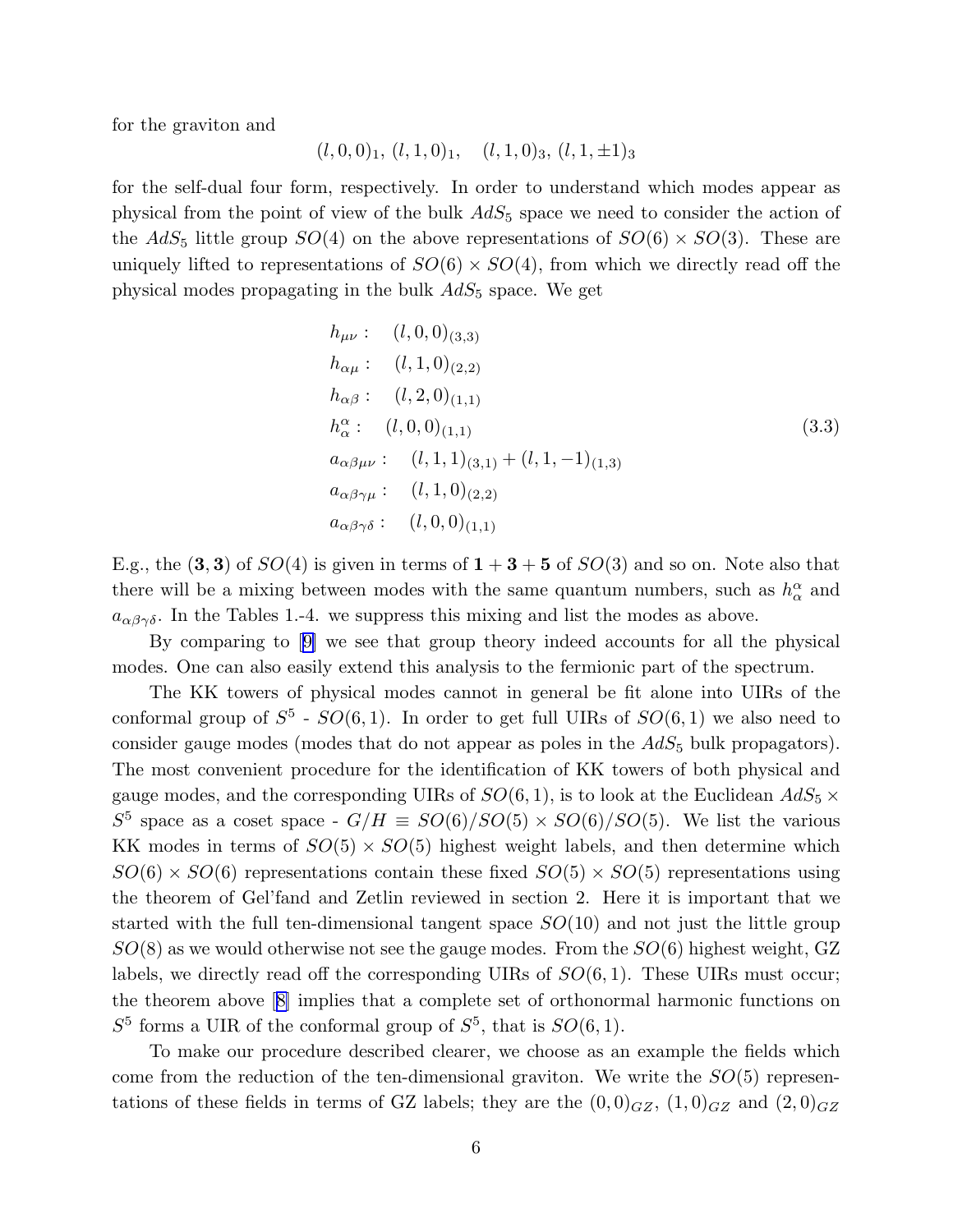representations. From ([2.9](#page-4-0)), the  $(2,0)_{GZ}$  representation of  $SO(5)$ , a scalar on  $AdS_5$ , is contained in the  $SO(6)$  representations with labels:  $(l+2, 2, 0)_{GZ}$ ,  $(l+2, 1, 0)_{GZ}$ , and  $(l + 2, 0, 0)_{GZ}$   $(l \ge 0)$  which together form the  $D^1(2, -5/2)$  UIR of SO(6,1). Only the symmetric tensors with  $SO(6)$  labels  $(l + 2, 2, 0)_{GZ}$  are physical, matching with  $h_{\alpha\beta}$  in  $(3.3)$  $(3.3)$  $(3.3)$ , while the others correspond to gauge modes. The  $(1,0)_{GZ}$  representation of  $SO(5)$ is contained in the  $SO(6)$  representations  $(l + 1, 1, 0)_{GZ}$  (physical modes matching  $h_{\alpha\mu}$ ) and  $(l+1,0,0)_{GZ}$  (gauge modes) which form the  $D^1(1;-5/2)$  representation of  $SO(6,1)$ . Finally, the  $(0,0)_{GZ}$  representation is contained in the  $SO(6)$  representations  $(l,0,0)_{GZ}$ which form the  $D^2(-5/2)$  representation of  $SO(6, 1)$  (physical modes matching  $h_{\mu\nu}$ ). The fields in this tower couple to the symmetric trace operators on the CFT side.

In the discussion above, modes which usually are ignored because they can be gauged away are *crucial* to the faithful action of the conformal group of  $S<sup>5</sup>$  on the Kaluza-Klein spectrum. Other gauge modes also appear in the spectrum in complete representations of the SGA. For example, an analysis of the mode expansion on  $AdS_5$  is enough to show that the ten-dimensional graviton also yields a complete tower of vector gauge modes. We will ignore these complete towers of gauge modes, and only mention gauge modes which combine with physical modes to give UIRs of the conformal group. Generally, gauge modes are probably associated with the diagonal  $U(1)$  group on the boundary, whose role in the AdS/CFT duality is still not completely understood (see for example [\[20](#page-16-0)]).

We now complete our analysis of the SGA representations which appear in the supergravity spectrum of  $AdS_5 \times S^5$ . The antisymmetric tensor, the two-form  $A_{\mu\nu}$ , gives rise to a tower  $D^2(-5/2)$  of anti-symmetric chiral and anti-chiral tensor fields, all describing physical modes. The vector  $A_{\alpha\mu}$  gives rise to the towers of vectors that make up the  $D^1(1; -5/2)$  representation with only the tower with modes of the form  $(l + 1, 1, 0)_{GZ}$  in  $D^1(1, -5/2)$  physical. The scalar  $A_{\alpha\beta}$  gives rise to two physical KK-towers, modes of the form  $(l + 1, 1, \pm 1)_{GZ}$ , which make up the  $D^{0}(1, 1; -5/2)$  representation.

The rank-four antisymmetric self-dual tensor gives rise to chiral and anti-chiral two-forms  $A_{\alpha\beta\mu\nu}$  with towers making up two  $D^0(1,1; -5/2)$  representations. Each  $D^{0}(1,1; -5/2)$  has two physical towers with  $(l + 1, 1, \pm 1)_{GZ}$  of  $SO(6)$ , adding up to four towers of physical two-forms. The vector  $A_{\alpha\beta\gamma\mu}$  gives a tower  $D^1(1;-5/2)$  of vectors but only the  $(l + 1, 1, 0)_{GZ}$  tower of  $D^1(1, -5/2)$  describes physical modes. The scalar mode,  $A_{\alpha\beta\gamma\delta}$ , mixes with the  $h^{\alpha}_{\alpha}$  scalar as can be seen from our earlier discussion, with each of the mass eigenmodes giving rise to  $D^2(-5/2)$ . Finally, the complex scalar, in terms of the axion and dilaton fields, gives rise to yet one more physical KK-tower of complex scalars,  $D^2(-5/2)$ .

The spin-1/2 field  $\lambda$  gives twin towers of chiral and anti-chiral spinors in the  $D(1/2, 1/2; -5/2 + i\rho)$  representation. Each of these contains physical modes  $(l +$  $1/2$ ,  $1/2$ ,  $\pm 1/2$ ) $_{GZ}$ , so each  $D(1/2, 1/2; -5/2)$  yields two towers. The chiral and anti-chiral gravitini  $\psi_{\mu}$  also come in the representation  $D(1/2, 1/2; -5/2+i\rho)$ , each with a total of two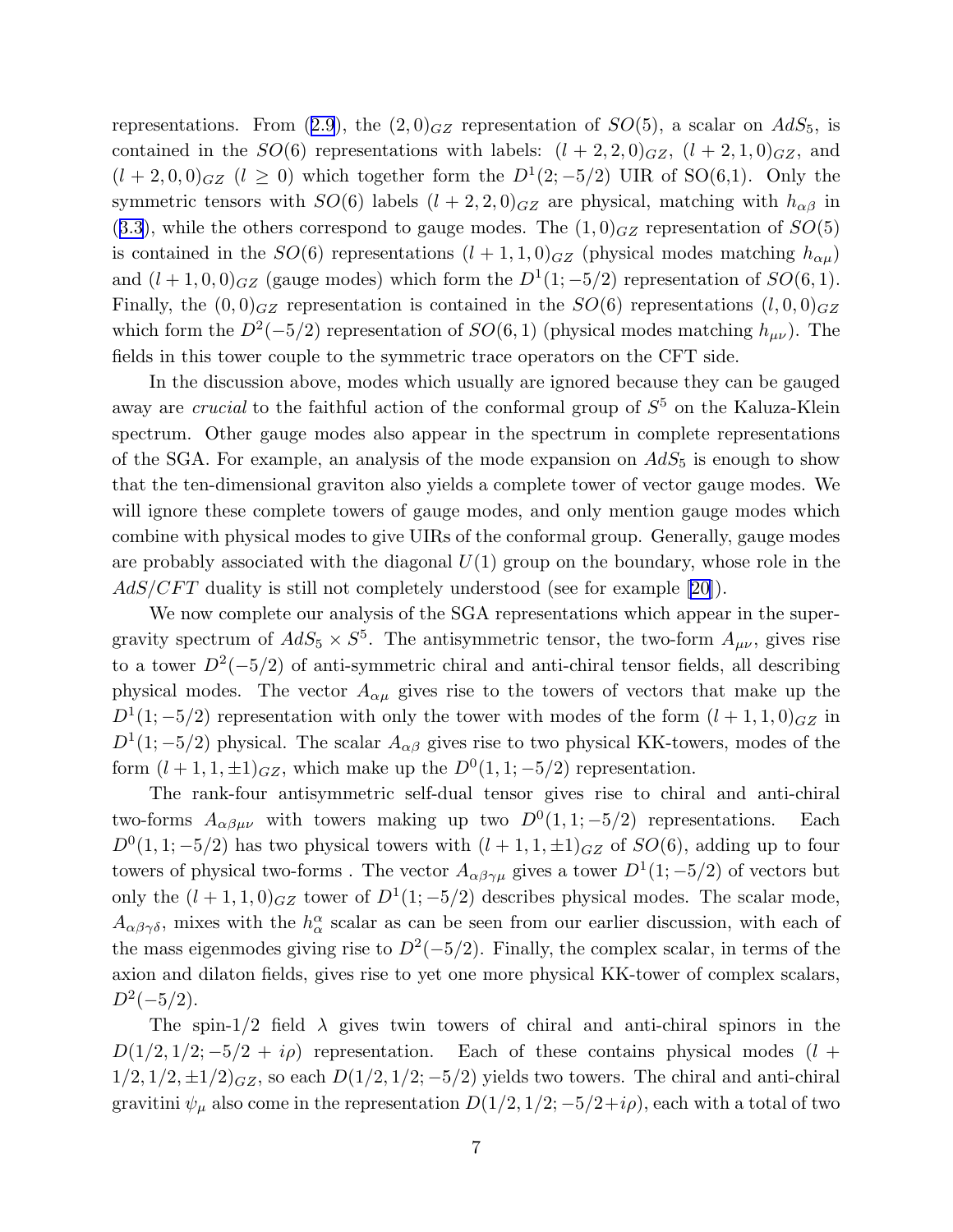physical towers with modes of the form  $(l + 1/2, 1/2, \pm 1/2)_{GZ}$ . Finally, we get KK-towers of chiral and anti-chiral spin-1/2 fields from  $\psi_{\alpha}$ , each in the  $D(3/2, 1/2; -5/2 + i\rho)$  representation, and each of these yielding physical modes of the form  $(l + 3/2, 1/2, \pm 1/2)_{GZ}$ . We summarize these results in Table 1. Tables 2. - 4. which contain the fields and UIRs for the cases of  $AdS_4 \times S^7$ ,  $AdS_7 \times S^4$  and  $AdS_3 \times S^3$  respectively, are obtained following the same procedure.

#### 4. Conformal field theory, operator generating algebra, massive string modes

We want to discuss what the SGA for the Kaluza-Klein states of  $AdS_{d+1} \times S^n$  means on the dual CFT side. We concentrate on the  $AdS_5/CFT_4$  correspondence, the  $\mathcal{N}=4$  $SU(N)$  super Yang Mills theory in four-dimensions. Other cases are more difficult because the dual CFT is not easily described, though we believe that similar arguments to those below can be applied there as well.

We start from the fact that each supergravity KK tower corresponds to a set of chiral primaries on the CFT side with appropriate  $SO(6)$  R-charges [\[2](#page-15-0)]. Chiral primaries appear inthe trace of a symmetric product of  $\mathcal{N} = 4$  chiral superfields [[14](#page-15-0)]. For example, the traceless part of the following operator

$$
Tr(W^{(i_1}W^{i_2}\cdot\ldots\cdot W^{i_p)})
$$
\n
$$
(4.1)
$$

corresponds to the KK states of IIB supergravity on  $AdS_5 \times S^5$ , where W is the  $\mathcal{N} = 4$ chiral superfield. We have shown that these KK states belong to UIRs of the  $SO(6,1)$ SGA. Given the map between KK modes and CFT chiral primaries, we naturally expect that the complete set of UIRs of the  $SO(6, 1)$  SGA listed in Table 1 corresponds to

$$
Tr(W^{i_1}) \oplus Tr(W^{(i_1}W^{i_2)}) \oplus \ldots \oplus Tr(W^{(i_1}W^{i_2}\cdot\ldots\cdot W^{i_p)}) \oplus \ldots
$$
 (4.2)

Note that there exists an ambiguity as to whether or not  $W^i$  transforms in  $SU(N)$  or  $U(N)$ [[2\]](#page-15-0)[[14\]](#page-15-0). This ambiguity is most likely related to the inclusion of gauge modes in the complete  $SO(6,1)$  UIRs. Taking the lowest component of  $(4.2)$ , the operators made up of the traceless part of

$$
Tr(\phi^{(i_1}\phi^{i_2}\cdot\ldots\cdot\phi^{i_p)})
$$
\n
$$
(4.3)
$$

( $\phi$  is the  $\theta^0 \bar{\theta}^0$  component of the  $\mathcal{N} = 4$  chiral superfield W) fit into the  $D^2(-5/2)$  of representation of  $SO(6,1)$ . Modulo subtleties involving gauge modes and the extra  $U(1)$ , the other components of (4.1) fill out the remaining UIRs listed in Table 1. This CFT counterpart of the spectrum generating algebra of KK supergravity we call operator generating algebra (OGA).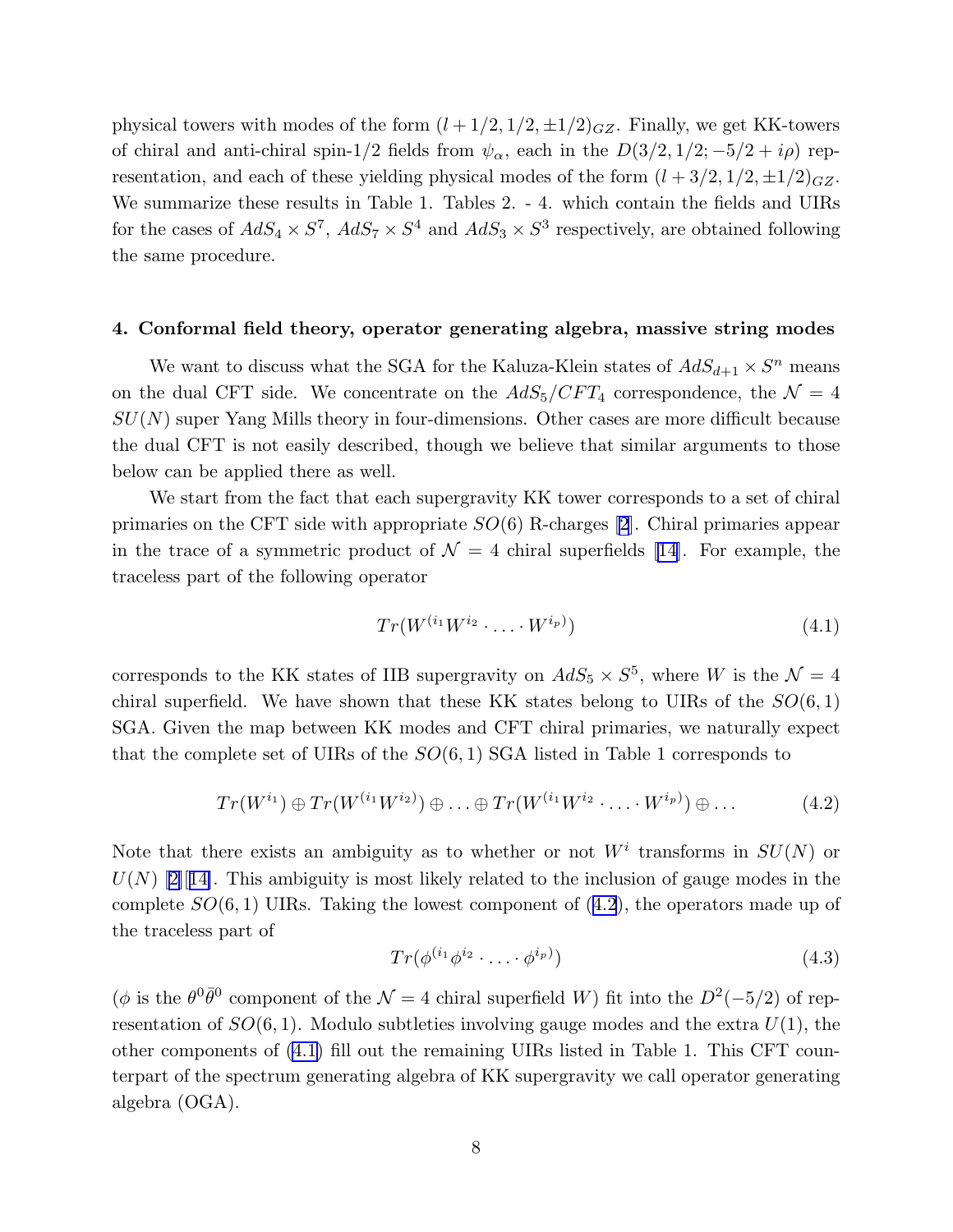It is natural to ask whether this operator generating algebra extends to all the operators in  $\mathcal{N} = 4$  SYM, including the non-chiral ones which correspond to massive string modes. In order to check this, we would have to classify and organize all the non-chiral operators on the CFT side. We do not know of any such classification. What we do know is that part of the  $SO(6, 1)$  OGA acts on the chiral primaries by tensoring with a superfield in the  $6$  of  $SO(6)$  and symmetrizing. How does this procedure generalize to non-chiral primaries? We sketch a natural proposal as follows. Given an operator  $Tr(O(W))$ , a set of UIRs of the  $SO(6,1)$  OGA is generated by the following operators

$$
Tr(O(W)W^{i_1}) \oplus Tr(O(W)W^{(i_1}W^{i_2}) \oplus \ldots \oplus Tr(O(W)W^{(i_1}W^{i_2} \cdot \ldots \cdot W^{i_p})) \oplus \ldots (4.4)
$$

The fact that operators such as  $Tr(O(W)W^{i_1})$  are not necessarily irreducible and give direct sums of  $SO(6)$  representations is useful for generating operators dual to both physical modes and gauge modes. Unfortunately, since we have not explicitly determined the generators of the proposed  $SO(6,1)$  OGA, we cannot actually prove that various operators belong to UIRs of this OGA. The issue also arises as to how to deal with the possible mixing of different operators within the same UIR, a problem which already exists for the chiral primary operators.

Let us illustrate how our proposal for an OGA might work by considering the socalled Konishi multiplet on the CFT side. In terms of the SYM superfields, this multiplet is written as  $Tr(W_iW^i)$  [\[14](#page-15-0)]. It has been suggested that the Konishi multiplet corresponds to massive string states propagating in  $AdS_5$  [\[14](#page-15-0),[15\]](#page-15-0). Consider the scalar operator in the Konishi multiplet which is the  $\theta^4 \bar{\theta}^4$  component of  $Tr(W_i W^i)$  and transforms in the  $105 = (4, 0, 0)_{GZ}$  of  $SO(6)$ . Suppose we assume that it sits naturally at the bottom of a  $(l + 4, 0, 0)_{GZ}$  KK tower of  $SO(6)$ . On the AdS side this is what we would expect from scalars coming from a ten-dimensional four-tensor reduced on  $S<sup>5</sup>$ . A good candidate for the appropriate  $SO(6, 1)$  UIR is then  $D^1(4, -5/2)$ . It is made up of the towers

$$
(l+4,0,0)_{GZ}, (l+4,1,0)_{GZ}, (l+4,2,0)_{GZ}, (l+4,3,0)_{GZ}, (l+4,4,0)_{GZ}.
$$
 (4.5)

None of the extra towers in (4.5) have operators which can appear in the Konishi multiplet, but if we take into account the whole set of operators given by  $Tr(W_i W^i W^{(i_1} \cdot \ldots \cdot W^{i_p)}),$ then at  $p = 1, 2, 3, 4$  we find operators (dual to bulk scalars) with  $SO(6)$  weights

$$
(4,1,0)_{GZ}, (4,2,0)_{GZ}, (4,3,0)_{GZ}, (4,4,0)_{GZ} \t\t(4.6)
$$

which could sit at the bottoms of the extra towers. It is important to note that we do not know whether the operators above are dual to gauge modes or physical modes, since we lack a precise rule for making this distinction. Still, our primitive fit for the Konishi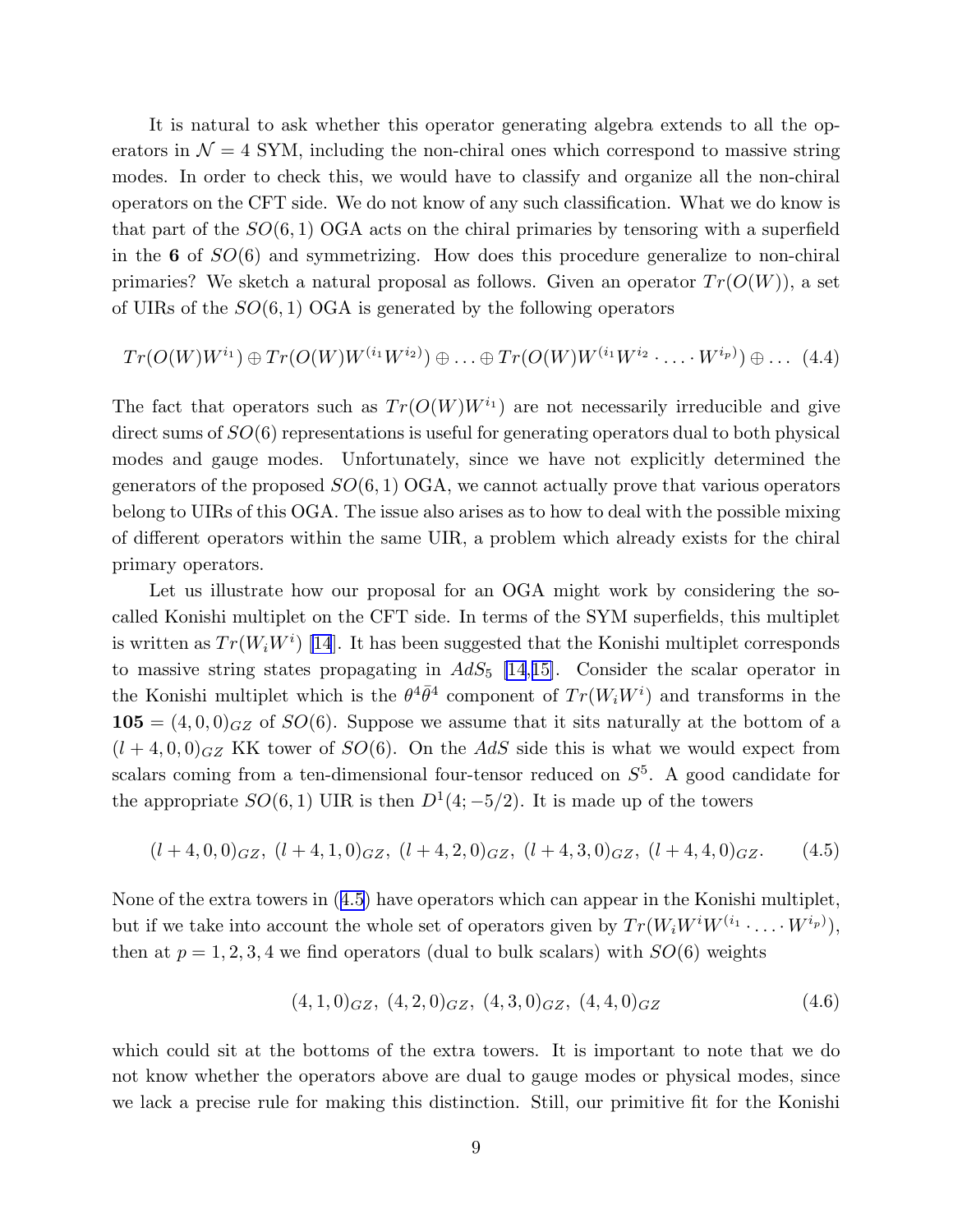multiplet is an indication that there might exist an  $OGA$ ,  $SO(6, 1)$ , on the CFT side which organizes even the non-chiral operators.

Let us now address these issues from the  $AdS$  side. What happens with stringy, massive modes on the  $AdS_5$  side? These modes do not have protected anomalous dimensions on the CFT side. This is clear, since if we expand the stringy fields in  $S<sup>5</sup>$  spherical harmonics their ten-dimensional masses will contribute  $\alpha'$  terms to their KK reduced AdS masses. The non-linear nature of the equations relevant to stringy modes will contribute further corrections and will also mix modes with the same  $SO(6)$  quantum numbers. Nevertheless, using the theorem explained above[[8,6](#page-15-0)], the orthonormal basis of harmonic functions on  $S<sup>5</sup>$  provides UIRs of the SGA  $SO(6,1)$ . Thus, we expect that even the massive stringy modes can be fit in UIRs of this SGA. There is, however, a subtlety here: to prove that  $SO(6, 1)$  is the SGA of the full IIB string theory on  $AdS_5 \times S^5$  we need to identify all the KK modes generated by the massive stringy modes, and then fit them explicitly (as we have done with the massless KK modes) in the relevant UIRs of  $SO(6,1)$ .

One way of getting to the string theory on  $AdS_5 \times S^5$  is to start with the flat tendimensional string and then perturb it with an RR operator (as in[[21\]](#page-16-0)) such that the theoryflows to the  $AdS_5 \times S^5$  background [[3\]](#page-15-0). One can contemplate a connection between the large radius limit of  $AdS_5 \times S^5$  and the flat ten-dimensional space, by taking  $N \to \infty$ and keeping  $g_{YM}$  finite on the CFT side. In this limit the states from the  $AdS_5$  side should presumably map into states propagating in the flat ten-dimensional space, the corresponding vertex operators should match, etc. The KK reduction of the massive string modes on  $S<sup>5</sup>$  from flat ten dimensions should get rearranged into the massive spectrum of the string on  $AdS_5 \times S^5$ . Also, on both sides there should exist a natural action of the conformal group of  $S^5$ . If we can show that this group acts as an SGA on the quantum ten-dimensional spectrum reduced on  $S^5$ , we expect the conformal group of  $S^5$  to appear as an SGA for the string theory quantized directly about the  $AdS^5 \times S^5$  background.

Let us examine the KK reduction of the first massive level of the flat IIB string on  $S^5$ . The multiplet transforms in the  $(44 + 84 + 128)^2$  of  $SO(9)$  and has  $256^2$  states. We consider perturbations around the classical solution caused by the presence of massive string modes in this multiplet. We apply the same harmonic analysis used on the supergravity modes, and decompose the  $SO(9)$  representations coming from  $(44 + 84 + 128)^2$  in terms of  $SO(5) \times SO(4)$  representations<sup>7</sup>. As before, we work in the GZ basis, which enables us to read off the corresponding UIRs of  $SO(6,1)$ . We consider briefly one example of this particular procedure. If we look at  $44 \times 44$  we find a 450 of  $SO(9)$ , in addition to other representations of  $SO(9)$  which we will ignore for now. The **450** is a four-tensor field in ten dimensions. It decomposes into - among others - a  $(4,0)_{GZ}$  of  $SO(5)$  which is contained in  $(l + 4, 4, 0)_{GZ}$ ,  $(l + 4, 3, 0)_{GZ}$ ,  $(l + 4, 2, 0)_{GZ}$ ,  $(l + 4, 1, 0)_{GZ}$ ,  $(l + 4, 0, 0)_{GZ}$  of

<sup>&</sup>lt;sup>7</sup> Note that we automatically get representations of the little group,  $SO(4)$ , of  $AdS_5$ .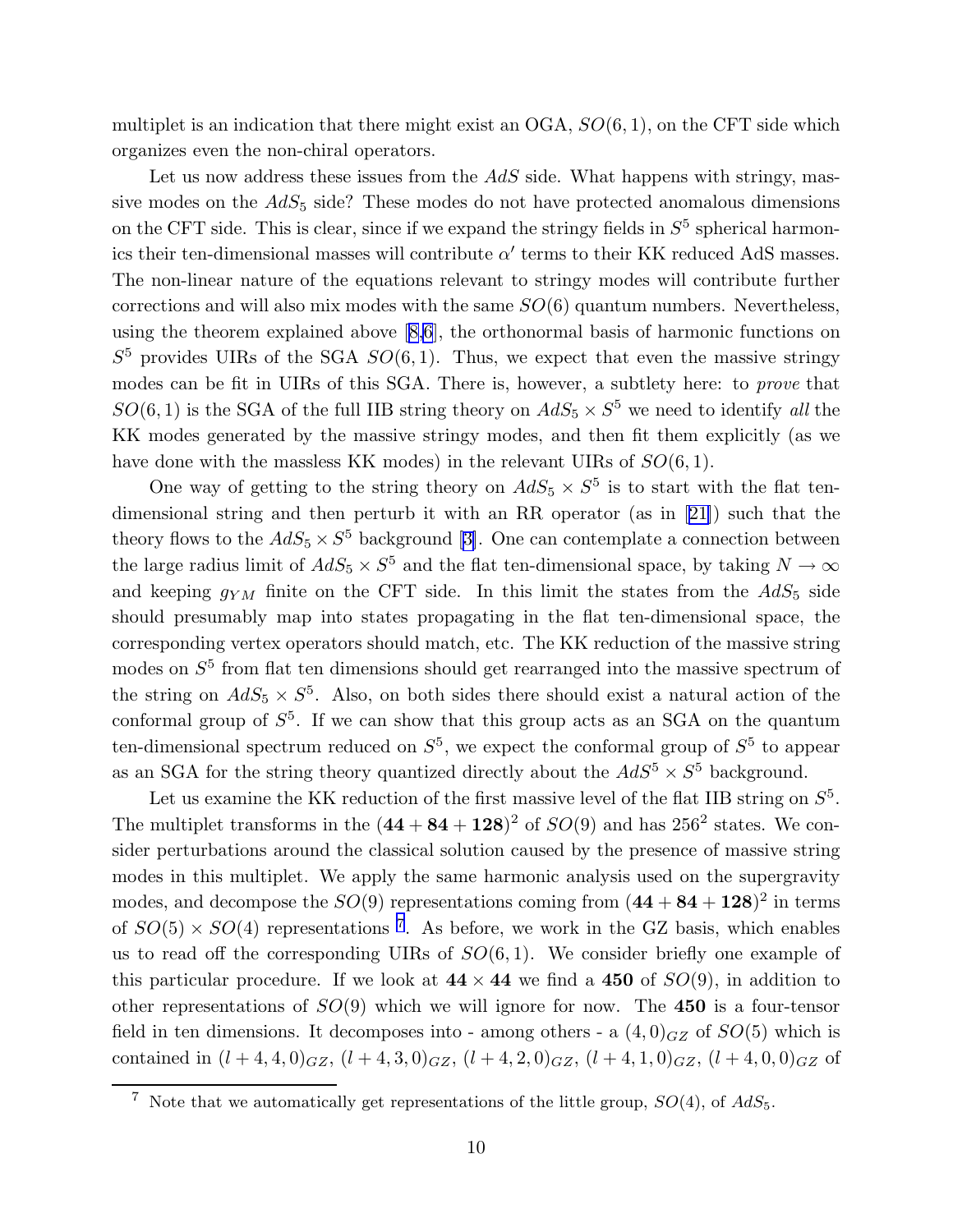$SO(6)$  and generates the  $D^1(4;-5/2)$  UIR of  $SO(6,1)$ . This particular UIR appeared in our discussion of the Konishi multiplet. The same procedure can be extended to all fields at this massive level, and to all massive levels.

In our analysis group theory has supplied us with details about the spectrum. However, there are subtleties which can only be addressed by examining the corrected classical equations of motion; proper identification of physical and gauge modes as well as the mixing of various KK modes. These phenomena happen already at the massless level, so they are not surprising. These subtleties do not change the fact that physical and/or gauge modes form UIRs of  $SO(6,1)!$  So, the conclusion seems to be that the  $SO(6,1)$  SGA from supergravity extends to the full string theory. Of course, in order to prove this statement one would have to examine all massive modes explicitly, and address the question of mixing and identification of physical and gauge modes.

### 5. Discussion

To conclude, in this paper we have listed the spectrum generating algebras for string theory and M-theory compactified on various backgrounds of the form  $AdS_{d+1} \times S^n$ . We have identified the representations of these algebras which make up the classical supergravity spectra and we argued for the existence of these spectrum generating algebras in the classical string/M-theory. We also discussed the role of the spectrum generating algebras on the conformal field theory side in the framework of AdS/CFT correspondence.

One case we have not explicitly considered but which can be analyzed in the same way is the  $AdS_2 \times S^2$  background. The corresponding boundary theory is some sort of conformal quantum mechanics, which is not well understood[[13\]](#page-15-0). Whatever that boundary theory might be, there should exist an  $SO(3,1)$  SGA algebra on the supergravity/string side and a corresponding OGA on the conformal quantum mechanics side.

Our methods should also apply to the case of string theory on  $AdS \times S^n/G$  [\[22](#page-16-0)], where G is a discrete subgroup of the isometry group of the sphere. It would be interesting to understand the action of SGAs in this case.

One problem where we expect the concept of SGAs to have a dynamical meaning is in the computation of correlation functions within the framework of AdS/CFT duality.

Finally, an interesting question regarding SGAs concerns their interpretation in the finiteN case of  $AdS/CFT$  duality (strong conjecture). Jevicki and Ramgoolam [[16](#page-15-0)] have proposed that quantum deformed isometries should be relevant in this case. We note that there exists an analog of Peter-Weyl theorem for the case of  $SU(2)<sub>q</sub>$  - see [\[8](#page-15-0)](vol. 3). The harmonicfunctions for a q-deformed sphere can be also found in  $[8]$  $[8]$ (vol. 3). It seems natural to expect that the harmonic functions over  $SO(n)<sub>q</sub>$  fit into UIRs of  $SO(n+1,1)<sub>q</sub>$ , thus generalizing our previous results. In view of the proposal put forward in [\[16](#page-15-0)], we expect the full string theory on  $AdS_{d+1} \times S^m$  to exhibit q-deformed SGAs.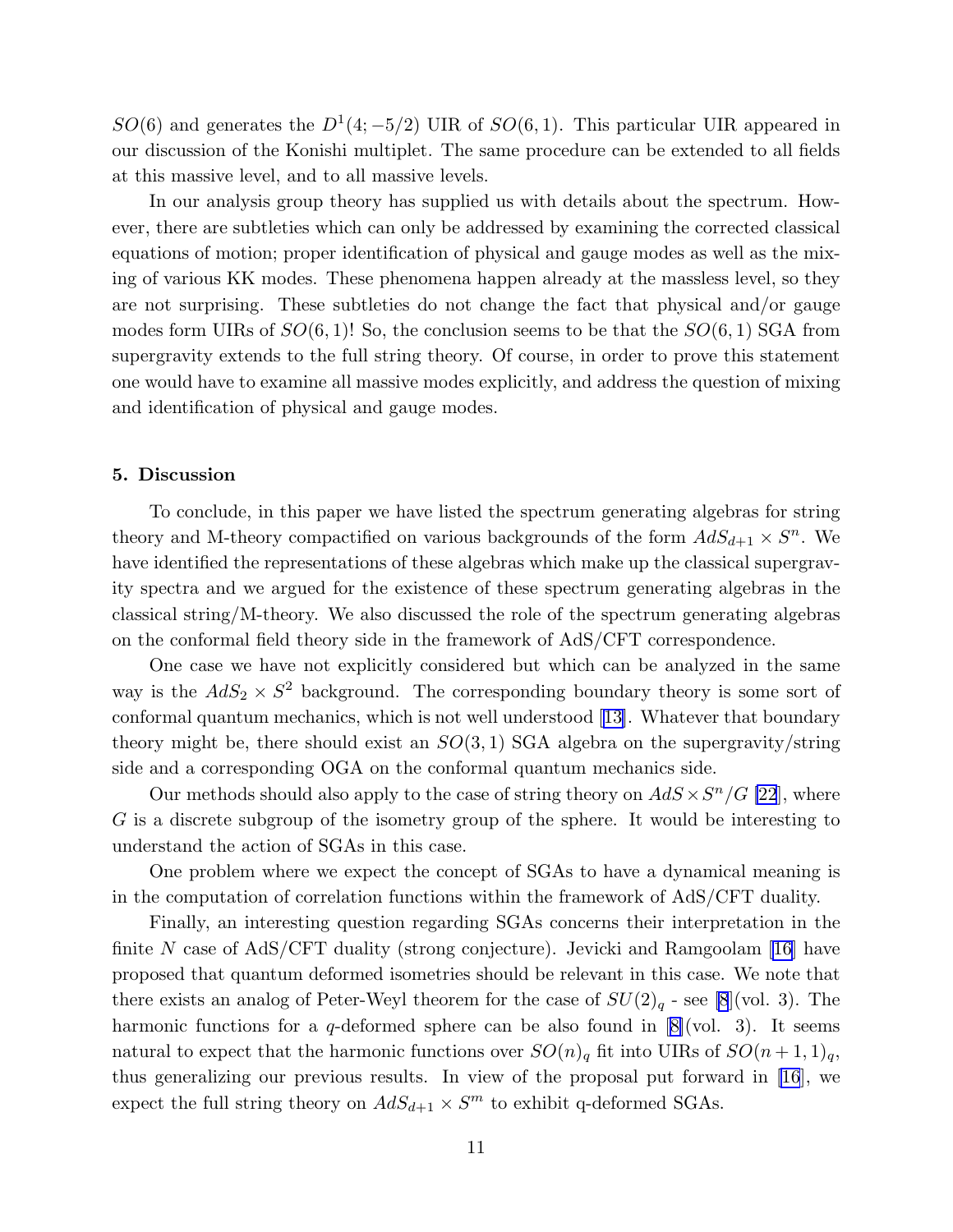Acknowledgements: We would like to thank P. Aschieri, I. Bars, J. deBoer, G. Chalmers, D. Gross, M. Günaydin, T. Hübsch, K. Pilch, J. Polchinski and S. Ramgoolam for interesting discussions. One of us  $(D.M.)$  would specially like to thank M. Günaydin for illuminating discussions in the very early stages of this work. The work of P. Berglund is supported in part by the Natural Science Foundation under Grant No. PHY94-07194. The work of E. Gimon is supported in part by the U. S. Department of Energy under Grant no. DE-FG03-92ER40701. The work of D. Minic is supported in part by the U.S. Departement of Energy under Grant no. DE-FG03-84ER40168. P.B. would like to thank Argonne, Caltech and LBL, Berkeley for their hospitality while some of this work was carried out. E.G. would also like to thank the Harvard theory group for their hospitality while this work was in progress. D.M. would like to thank ITP, Santa Barbara and Caltech for providing stimulating environments for research.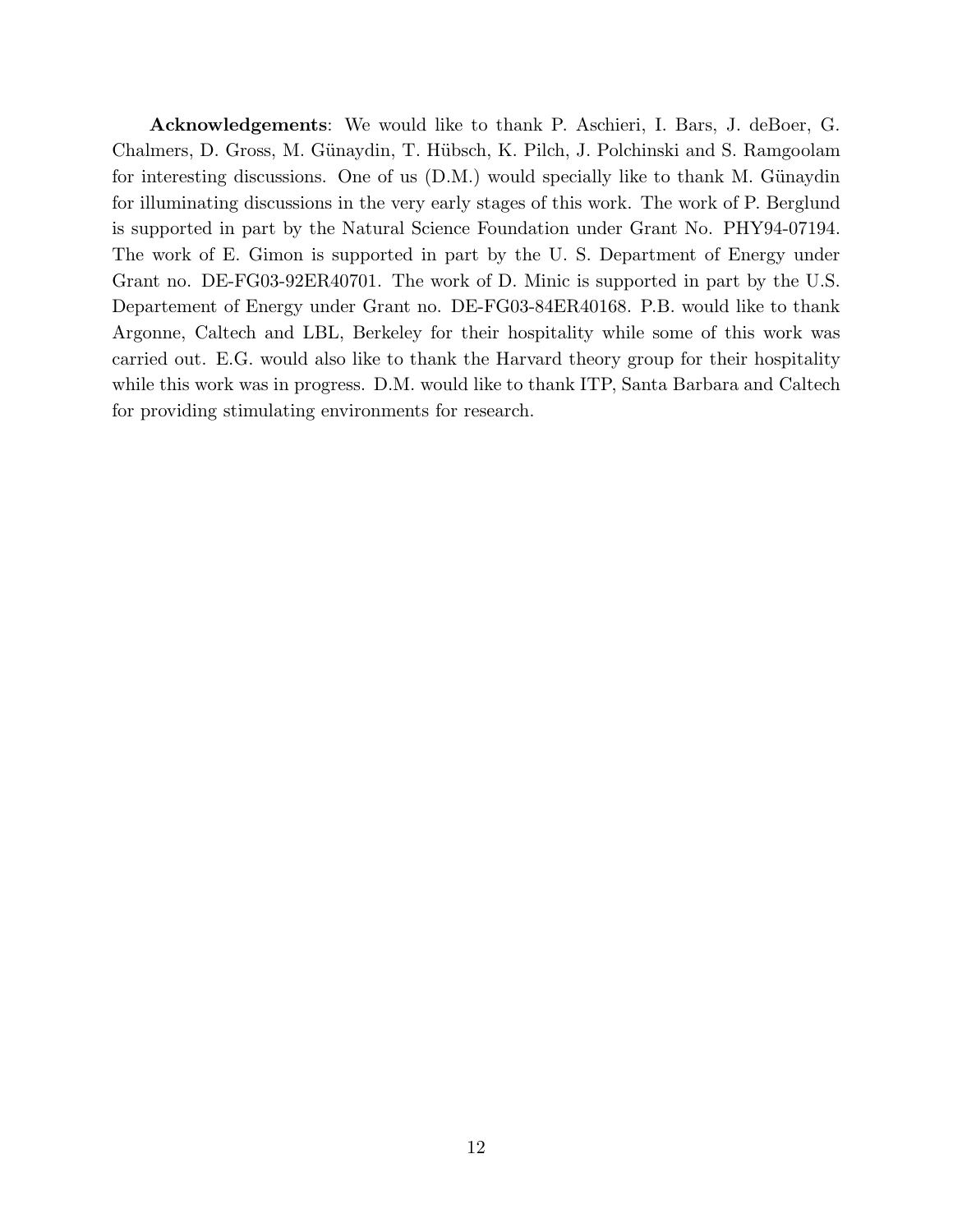| $h_{\mu\nu}$            | $h_{\alpha\nu}$                                                                 | $h_{\alpha\beta}$             | $h^{\alpha}_{\ \alpha}$ |
|-------------------------|---------------------------------------------------------------------------------|-------------------------------|-------------------------|
| $D^2(-5/2)$             | $D^1(1;-5/2)$                                                                   | $D^1(2;-5/2)$                 | $D^2(-5/2)$             |
| $A_{\mu\nu}$            | $A_{\alpha\mu}$                                                                 | $A_{\alpha\beta}$             |                         |
| $D^2(-5/2)$             | $D^1(1;-5/2)$                                                                   | $D^0(1,1;-5/2)$               |                         |
| $a_{\alpha\beta\mu\nu}$ | $a_{\alpha\beta\gamma\mu}$                                                      | $a_{\alpha\beta\gamma\delta}$ | $a+i\phi$               |
| $D^0(1,1;-5/2)$         | $D^1(1;-5/2)$                                                                   | $D^2(-5/2)$                   | $D^2(-5/2)$             |
| $\psi_\mu$              | $\psi_{\alpha}$                                                                 | $\lambda$                     |                         |
|                         | $D(1/2,1/2;-5/2+i\rho) \quad D(1/2,1/2;-5/2+i\rho) \quad D(3/2,1/2;-5/2+i\rho)$ |                               |                         |

**Table 1:** The  $AdS_5$  field content of IIB supergravity compactified on  $AdS_5 \times S^5$  [[9](#page-15-0)], organized in UIRs of  $SO(6,1)$ .

| $h_{\mu\nu}$       | $h_{\alpha\nu}$                                                                     | $h_{\alpha\beta}$       | $h^\alpha_{\ \alpha}, h^\mu_{\ \mu}$ |
|--------------------|-------------------------------------------------------------------------------------|-------------------------|--------------------------------------|
| $D^3(-7/2)$        | $D^2(1;-7/2)$                                                                       | $D^2(2;-7/2)$           | $D^3(-7/2)$                          |
| $C_{\alpha\mu\nu}$ | $C_{\alpha\beta\mu}$                                                                | $C_{\alpha\beta\gamma}$ |                                      |
| $D^2(1;-7/2)$      | $D^1(1,1;-7/2)$                                                                     | $D^{0}(1,1,1;-7/2)$     |                                      |
| $\psi_\mu$         | $\psi_{\alpha}$                                                                     |                         |                                      |
|                    | $D(1/2,1/2,1/2;-7/2+i\rho)$ $D(1/2,1/2,1/2;-7/2+i\rho)$ $D(3/2,1/2,1/2;-7/2+i\rho)$ |                         |                                      |

**Table 2:** The  $AdS_4$  field content of eleven-dimensional supergravity compactified on  $AdS_4 \times S^7$ [\[10](#page-15-0)],organized in UIRs of  $SO(8, 1)$  (matching [[6](#page-15-0)]).

| $h_{\mu\nu}$                                | $h_{\alpha\nu}$    | $h_{\alpha\beta}$       | $h^{\alpha}_{\ \alpha}$ |
|---------------------------------------------|--------------------|-------------------------|-------------------------|
| $D^2(-2)$                                   | $D^{1}(1;-2)$      | $D^1(2;-2)$             | $D^2(-2)$               |
| $C_{\mu\nu\rho}$                            | $C_{\alpha\mu\nu}$ | $C_{\alpha\beta\mu}$    | $C_{\alpha\beta\gamma}$ |
| $D^2(-2)$                                   | $D^1(1;-2)$        | $D^0(1,1;-2)$ $D^2(-2)$ |                         |
| $\psi_\mu$                                  | $\psi_{\alpha}$    |                         |                         |
| $D(3/2,1/2;-2+i\rho)$ $D(1/2,1/2;-2+i\rho)$ |                    |                         |                         |

**Table 3:** The  $AdS_7$  field content of eleven-dimensional supergravity compactified on  $AdS_7 \times S^4$ [\[11](#page-15-0)], organized in UIRs of  $SO(5, 1)$ .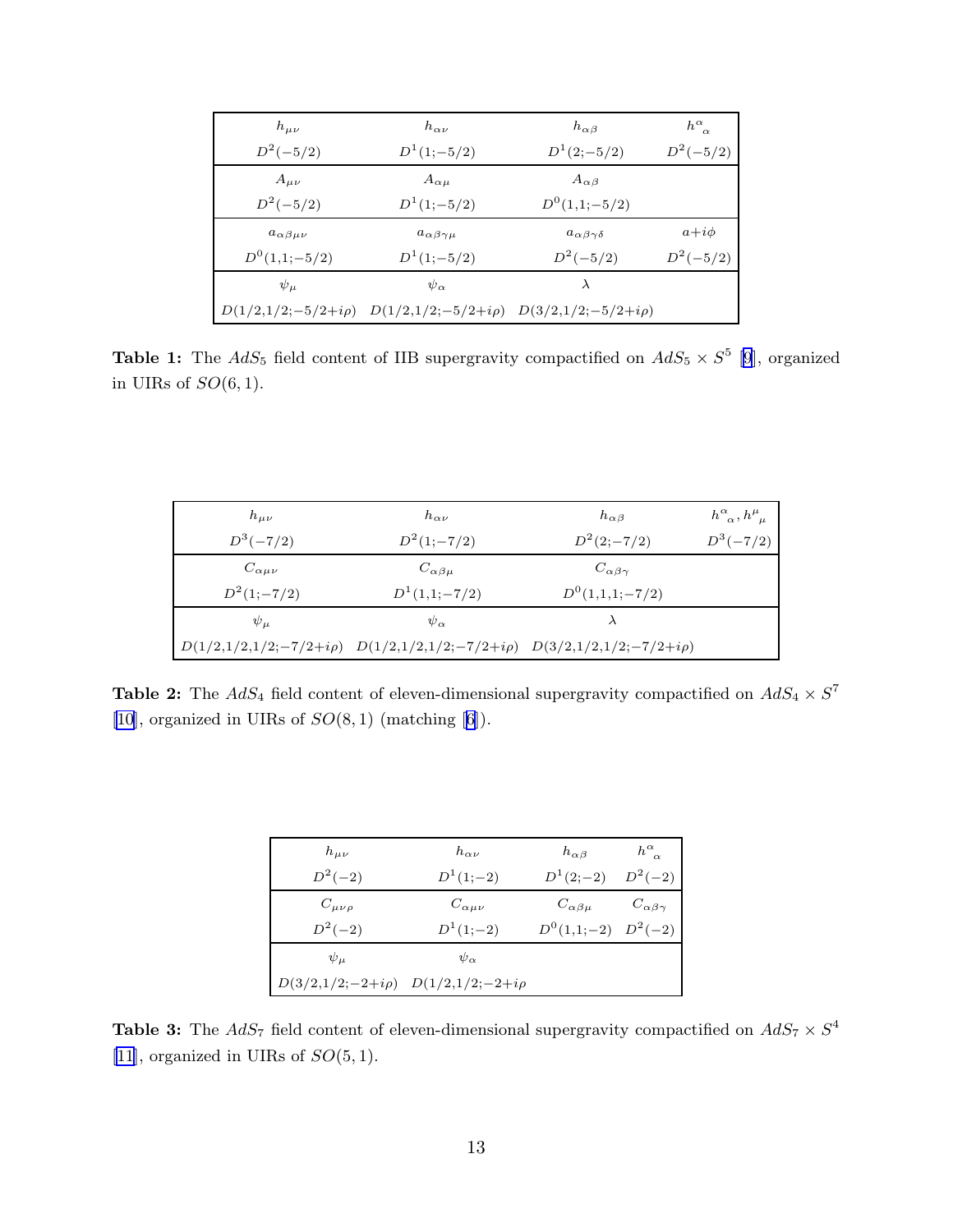| $h_{\mu\nu}$  | $h_{\alpha\nu}$                                             | $h_{\alpha\beta}$ |               |
|---------------|-------------------------------------------------------------|-------------------|---------------|
| $D^{1}(-3/2)$ | $D^0(1;-3/2)$                                               | $D^{0}(2;-3/2)$   |               |
| $A_{\mu\nu}$  | $A_{\mu}$                                                   | $A_{\alpha}$      | Φ             |
| $D^0(1;-3/2)$ | $D^{1}(-3/2)$                                               | $D^{0}(1;-3/2)$   | $D^{1}(-3/2)$ |
| $\psi_\mu$    | $\psi_{\alpha}$                                             | $\lambda$         |               |
|               | $D(1/2;-3/2+i\rho)$ $D(3/2;-3/2+i\rho)$ $D(1/2;-3/2+i\rho)$ |                   |               |

**Table 4:** The  $AdS_3$  field content of six-dimensional supergravity compactified on  $AdS_3 \times S^3$  [[12\]](#page-15-0), organized in UIRs of  $SO(4, 1)$ .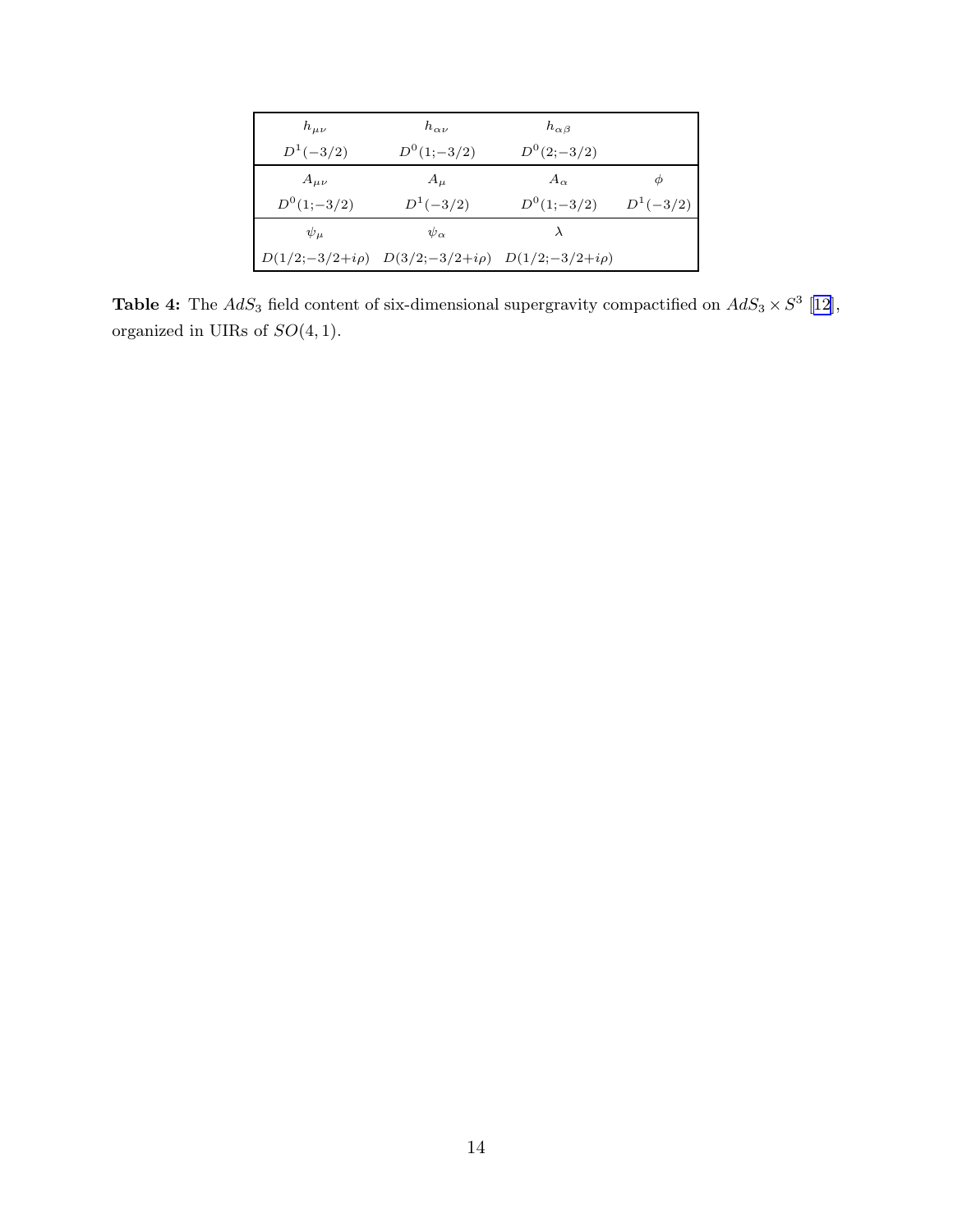### References

- <span id="page-15-0"></span>[1] J. Maldacena, Adv. Theor. Math. Phys. 2 (1998) 231.
- [2] S.S. Gubser, I. R. Klebanov and A. M. Polyakov, Phys. Lett. B428 (1998) 105; E. Witten, Adv. Theor. Math. Phys. 2 (1998) 253.
- [3] R. R. Metsaev and A. Tseytlin, Nucl. Phys. B533 (1998) 109; R. Kallosh and A. Tseytlin, JHEP 9810 (1998) 016; R. Kallosh, J. Rahmfeld and A. Rajaraman, JHEP 09, 002 (1998) [hep-th/9805217](http://arXiv.org/abs/hep-th/9805217); R. Kallosh and J. Rahmfeld, Phys. Lett. B443, 143 (1998) [hep-th/9808038;](http://arXiv.org/abs/hep-th/9808038) J. Rahmfeld and A. Rajaraman, [hep-th/9809164;](http://arXiv.org/abs/hep-th/9809164) A. Rajaraman and M. Rozali, [hep-th/9902046;](http://arXiv.org/abs/hep-th/9902046) J. de Boer and S.L. Shatashvili, [hep](http://arXiv.org/abs/hep-th/9905032)[th/9905032](http://arXiv.org/abs/hep-th/9905032); J. de Boer, H. Ooguri, H. Robins and J. Tannenhauser, JHEP 12, 026 (1998) [hep-th/9812046;](http://arXiv.org/abs/hep-th/9812046) D. Berenstein and R.G. Leigh, [hep-th/9904104](http://arXiv.org/abs/hep-th/9904104); A. Giveon, D. Kutasov and N. Seiberg, Adv. Theor. Math. Phys. 2, 733 (1998) [hep-th/9806194;](http://arXiv.org/abs/hep-th/9806194) S. Elitzur, O. Feinerman, A. Giveon and D. Tsabar, Phys. Lett. B449, 180 (1999) [hep-th/9811245;](http://arXiv.org/abs/hep-th/9811245) D. Kutasov and N. Seiberg, JHEP 04, 008 (1999) [hep-th/9903219;](http://arXiv.org/abs/hep-th/9903219) I. Pesando, [hep-th/9903086](http://arXiv.org/abs/hep-th/9903086); I. Pesando, JHEP 02, 007 (1999) [hep-th/9809145;](http://arXiv.org/abs/hep-th/9809145) M. Bershadsy, S. Zhukov and A. Vaintrob, [hep-th/9902180;](http://arXiv.org/abs/hep-th/9902180) J. Park and S. Rey, JHEP 11, 008 (1998) [hep-th/9810154;](http://arXiv.org/abs/hep-th/9810154) J. Park and S. Rey, JHEP 01, 001 (1999) [hep-th/9812062;](http://arXiv.org/abs/hep-th/9812062) M. Yu and B. Zhang, [hep-th/9812216](http://arXiv.org/abs/hep-th/9812216).
- [4] A. Barut, A. Böhm and Y. Ne'eman, Dynamical Groups and Spectrum Generating Algebras, (World Scientific, 1988).
- [5] A. Salam and J. Strathdee, Ann. of Phys. 141 (1982) 316.
- [6] M. Günaydin, L. J. Romans, N. P. Warner, Phys. Lett. **B146** (1984) 401.
- [7] M. Günaydin and D. Minic, Nucl. Phys. **B523** (1998) 145.
- [8] N. Ja. Vilenkin and A. U. Klimyk, Representation of Lie Groups and Special Functions, vol. 1,2,3 (Kluwer Academic Publishing, 1993).
- [9] H. J. Kim, L. J. Romans, P. van Nieuwenhuizen, Phys. Rev. D32 (1985) 389; M. Günaydin and N. Marcus, Class. Quantum Grav. 2 (1985) L11.
- [10] E. Sezgin, Phys. Lett. B138 (1984) 57; Fortsch. Phys. 34 (1986) 217
- [11] K. Pilch, P. K. Townsend and P. van Nieuwenhuizen, Nucl. Phys. B242 (1984) 377; M. Günaydin, P. van Nieuwenhuizen and N. P. Warner, Nucl. Phys. **B255** (1985) 63.
- [12] J. de Boer, [hep-th/9806104](http://arXiv.org/abs/hep-th/9806104)
- [13] A. Strominger, [hep-th/9809027](http://arXiv.org/abs/hep-th/9809027); J. Maldacena, J. Michelson and A. Strominger, JHEP 02, 011 (1999) [hep-th/9812073.](http://arXiv.org/abs/hep-th/9812073)
- [14] S. Ferrara and A. Zaffaroni, [hep-th/9807090](http://arXiv.org/abs/hep-th/9807090); L. Andrianopoli and S. Ferrara, [hep](http://arXiv.org/abs/hep-th/9807150)[th/9807150](http://arXiv.org/abs/hep-th/9807150).
- [15] M. Günaydin, D. Minic and M. Zagermann, Nucl. Phys. **B534** (1998) 96; erratum ibid B538 (1999) 531; also, [hep-th/9810226,](http://arXiv.org/abs/hep-th/9810226) to appear in Nucl. Phys. B.
- [16] A. Jevicki and S. Ramgoolam, [hep-th/9902059](http://arXiv.org/abs/hep-th/9902059).